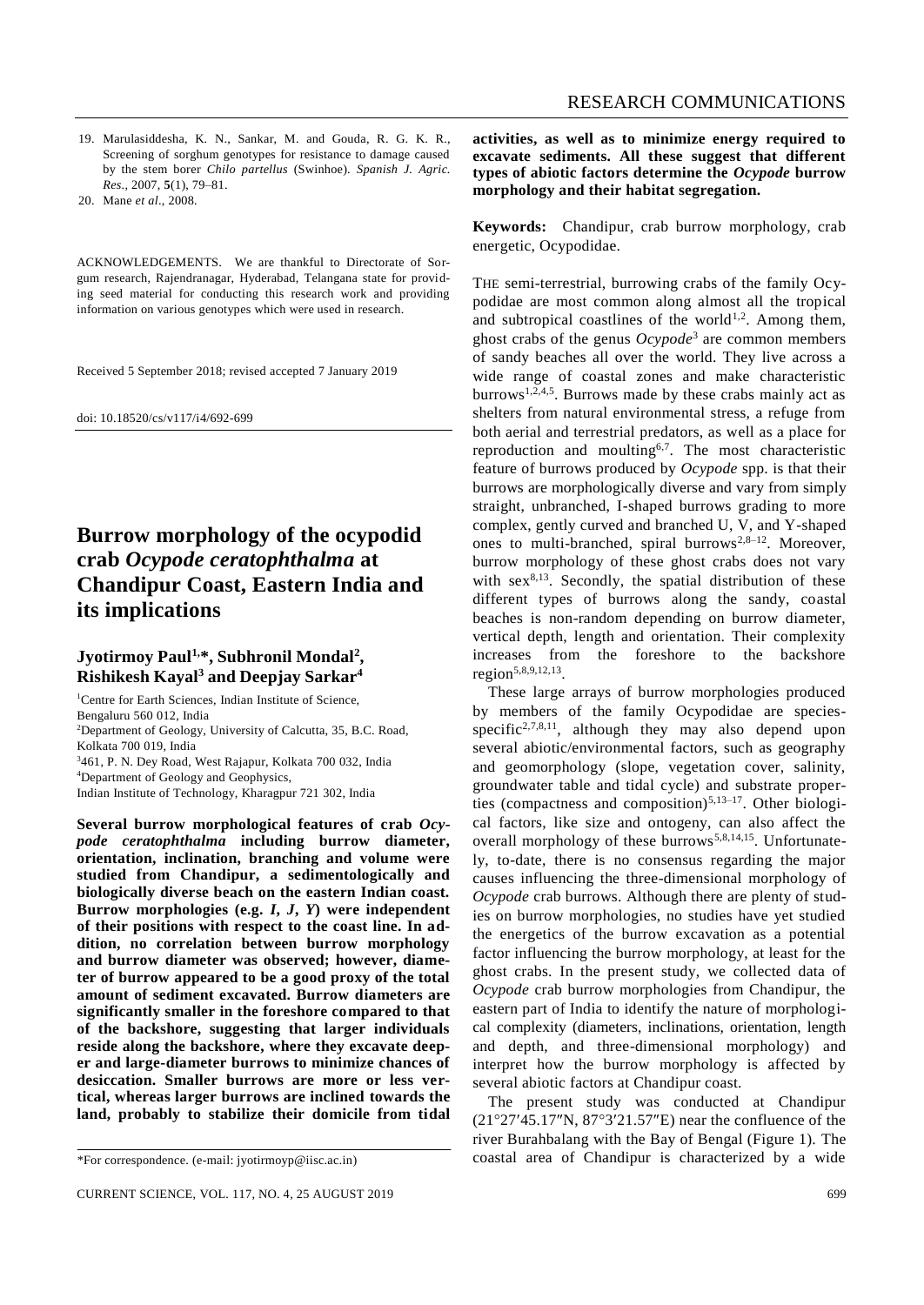

Figure 1. Map of the studied locality with representative sedimentary facies is shown. At the confluence of River Burahbalang and the Bay of Bengal, a drowned estuary has formed and the open sea is beyond the distal bar.

 $(-4 \text{ km})$  intertidal flat with a narrow  $(-70 \text{ m})$ , sandy beach. The ocean-facing, gently inclined intertidal siliciclastic mudflat (seaward slope is  $1^{\circ}-3^{\circ}$ ) has a mesotidal setting with semidiurnal tides (tidal range is from 1.87 m to  $(4.89 \text{ m})^{18,19}$ . Landward of the flat, is a narrow sandy beach, about 3 km long. The foreshore region of the beach extends from the tidal flat up to the landward limit of wave propagation (Figure 1). The average width of this foreshore region is  $\sim 20$  m and the slope is about  $5^{\circ} - 6^{\circ}$ . Behind the foreshore, up to the Aeolian supersurface, the backshore has an average width of 30–35 m (with a seaward slope near  $6^{\circ}-8^{\circ}$ ).

The beach region of Chandipur is infested with numerous burrows made by *Ocypode ceratophthalma* (Pallas, 1772). Along with it, a rich ecosystem is represented by high ecological interactions on diverse and abundant molluscan assemblages<sup>20–24</sup>. This high biodiversity is probably because of the rich food supply from the nearby Burahbalang river. Other than food, the low turbulence of water and tide-dominated coastal system also support the high crab density. Mainly because of these factors, but together with an appropriate range of water temperature (average temperature varies from  $22.2^{\circ}$  to  $32.6^{\circ}$ ) and salinity (32.25–27.30‰) (ref. 25), *Ocypode* crabs are found throughout the beach-barrier bar-mangrovedominated system at Chandipur.

The morphologies of crab burrows differ mainly in diameter, orientation, angle of inclination, depth, complexity and volume. At Chandipur, selected morphological data were collected near a forest bungalow (Figure 1). Because anthropogenic activities can influence the behaviour of these crabs<sup>13,26,27</sup>, our study area was selected to be at least one km away from the tourist-populated beach area of Chandipur. For each burrow, three types of measurements were taken: (1) burrow diameter, (2) orientation of burrow shafts, i.e. the angle between the horizontal projection of the burrow and the north direction, to get idea on the orientation of the burrows with respect to the shoreline<sup>13</sup> and (3) inclination of burrow ( $\theta$ ), i.e. the angle between the burrow and its horizontal projection (more the inclination, the more it is vertical).

In addition, 12 burrows along the beach were cast using bee-wax (see ref. 13). This wax is used for casting because of its easy availability, low cost and easy recyclability. The hard wax was melted into liquid wax by heating in a fire oven. This molten wax was poured into selected burrows. The burrow casts were carefully taken out after hardening of the wax. Each burrow cast was washed, cleaned and photographed. Along with it, several burrow-related data were collected: (1) three-dimensional morphology, i.e. shape, (2) location of the burrow (foreshore versus backshore), (3) burrow diameter measured at the surface where it is exposed, (4) burrow volume, (5) curved length, (6) maximum depth and (7) depth of horizontal shaft (i.e. depth after which the burrow shaft becomes sub-horizontal), along with orientation. Burrows covering the entire range of diameter located at the foreshore and backshore beach were chosen for casting (Table 1). Along with it, a general observation was made to document the nature of the substrate, and the variation in the moisture content of the sediment with depth. Moreover, video graphics observation was recorded to document the overall burrowing processes [\(Supplementary](https://www.currentscience.ac.in/Volumes/117/04/0699-suppl.mp4) [video S1\)](https://www.currentscience.ac.in/Volumes/117/04/0699-suppl.mp4).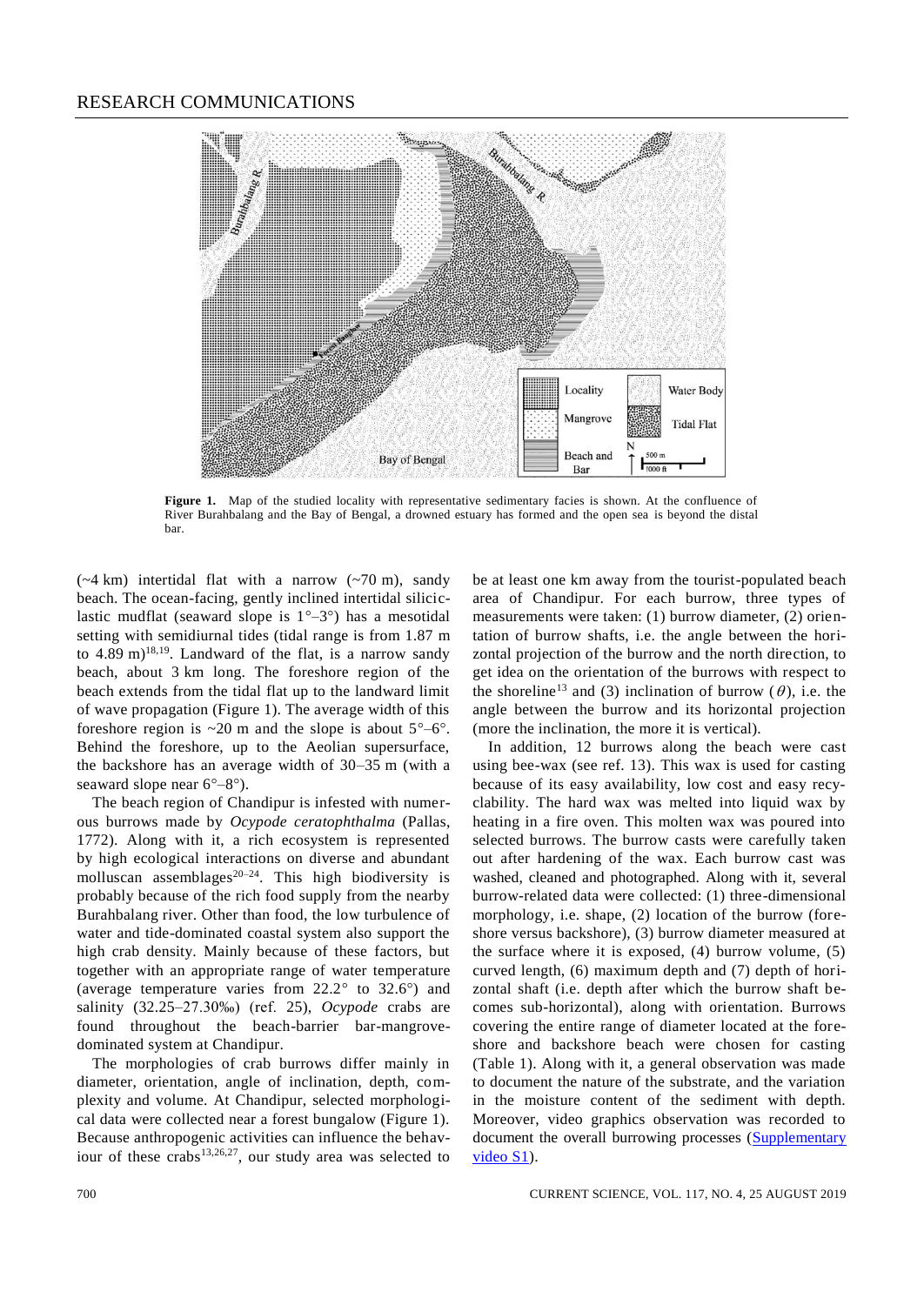| $\alpha$ and $\alpha$ are not that the simple of the barrow |         |                  |                             |             |                       |                         |                                   |
|-------------------------------------------------------------|---------|------------------|-----------------------------|-------------|-----------------------|-------------------------|-----------------------------------|
| Burrow<br>number                                            | Shape   | Sub-locations    | Diameter at<br>surface (cm) | Volume (ml) | Curved<br>length (cm) | Maximum<br>$depth$ (cm) | Depth of horizontal<br>shaft (cm) |
|                                                             |         | <b>Backshore</b> | 3.8                         | 660         | 60                    | 50.5                    | 46.4                              |
| $\overline{c}$                                              |         | Midshore         | 3.6                         | 530         | 68.5                  | 35.8                    | 30.2                              |
| 3                                                           | Y       | <b>Backshore</b> | 6.4                         | 940         | 83.2                  | 75.8                    | <b>NA</b>                         |
| 4                                                           | f       | Backshore        | 6.9                         | 900         | 55.6                  | 53.0                    | NA                                |
| 5                                                           | $J + f$ | <b>Backshore</b> | 4.6                         | 2300        | 63                    | 55.7                    | 48.7                              |
| 6                                                           |         | Midshore         | 5.1                         | 405         | 33                    | 34.8                    | <b>NA</b>                         |
|                                                             |         | Foreshore        | 2.2                         | 10          | 5.3                   | 5.3                     | <b>NA</b>                         |
| 8                                                           |         | Foreshore        | 1.9                         | 10          | 9.3                   | 9.3                     | <b>NA</b>                         |
| 9                                                           | Y       | Foreshore        | 1.7                         | 17          | 10.2                  | 11.9                    | NA                                |
| 11                                                          |         | Midshore         | 1.6                         | 625         | 45.4                  | 42.0                    | NA                                |
| 12                                                          | U       | Midshore         | 6.5                         | 1000        | 47                    | 35.8                    | 33.3                              |
| 13                                                          |         | Midshore         | 1.9                         | 230         | 23                    | 21.0                    | NA                                |

Table 1. Data of burrow morphology extracted after burrow casting indicate that burrow diameter is positively correlated with burrow volume, but not with shape of the burrow



**Figure 2.** Rose diagram showing orientation of burrows with respect to the shoreline and the regional wind directions.

Finally, we conducted several statistical analyses to understand the nature and behaviour of the ghost crabs at Chandipur. If burrow diameters are dependent upon several biotic and abiotic variables, burrow diameters at different positions of the beach should be significantly different (null hypothesis); an idea tested using a *t*-test with a significance level of  $\alpha = 0.05$ . Similarly, if burrow morphology is a function of different variables, we should expect a non-random distribution of burrow orientation with respect to the sea. To test that idea, 182 burrow orientations were plotted in a rose diagram, using Oriana (version 4.1) (Figure 2). Furthermore, burrow diameters were plotted against their inclinations to their interrelationship.

Foreshore and backshore burrow diameters differed significantly ( $t$ -test,  $P < 0.05$ ), supporting the proposed

null hypothesis. The mean foreshore burrow diameter was 1.79 cm and for backshore burrows, the diameter was 4.24 cm. There was a small overlap of foreshore and backshore burrow diameters in the 3–4 cm range (Table 1, Figure 3). Burrow diameters larger than 4 cm at the foreshore regions and smaller burrows <1 cm in diameter at the backshore region were scarce. Spatially, burrows were non-randomly oriented along NNW–SSE direction (Chi-square test,  $\chi^2 = 133.09$ ,  $P \Box 0.05$ ). The average burrow orientation was 295°. Among these, 81.87% burrows were perpendicular  $(\pm 5^{\circ})$  to the local shoreline with the burrow shaft oriented towards the land. Few of the burrow shafts (18.13%) were oriented towards the sea (Figure 2).

We found burrow inclination to be highly variable  $(55.95^\circ \pm 12.25^\circ)$ . Burrow diameters showed a negative correlation ( $r = -0.72$ ,  $P \square 0.01$ ) with burrow inclinations. Burrows with an intermediate diameter (3–6 cm) showed more variation in inclinations compared to the overall trend. When the burrow diameters were very small (1– 2 cm), they were nearly all close to vertical (Table 1).

Morphologically, burrows were highly diverse and shapes varied from simple I and J to U and Y types (Figure 4). In terms of spatial distribution across the shore, foreshore burrows were simpler in morphology and had less burrow volumes (Table 1). In contrast, backshore burrows were complex in form and had greater burrow volumes (Table 1). We found that burrow volume was independent of the three-dimensional complexity; hence burrow diameter can reliably be used as a proxy of burrow volume, therefore energetics (Spearman rho  $= 0.66$ ,  $P = 0.02$ ; Table 1).

At Chandipur, backshore burrow diameters were larger than those of foreshore burrows ( $P < 0.05$ ). This kind of spatial variation of burrow diameter has also been reported by other works on the *Ocypode* crab burrows (e.g. refs 5, 8, 9, 11, 13). Burrow diameters are correlated with crab carapace lengths<sup>5,7,28</sup>, simply because larger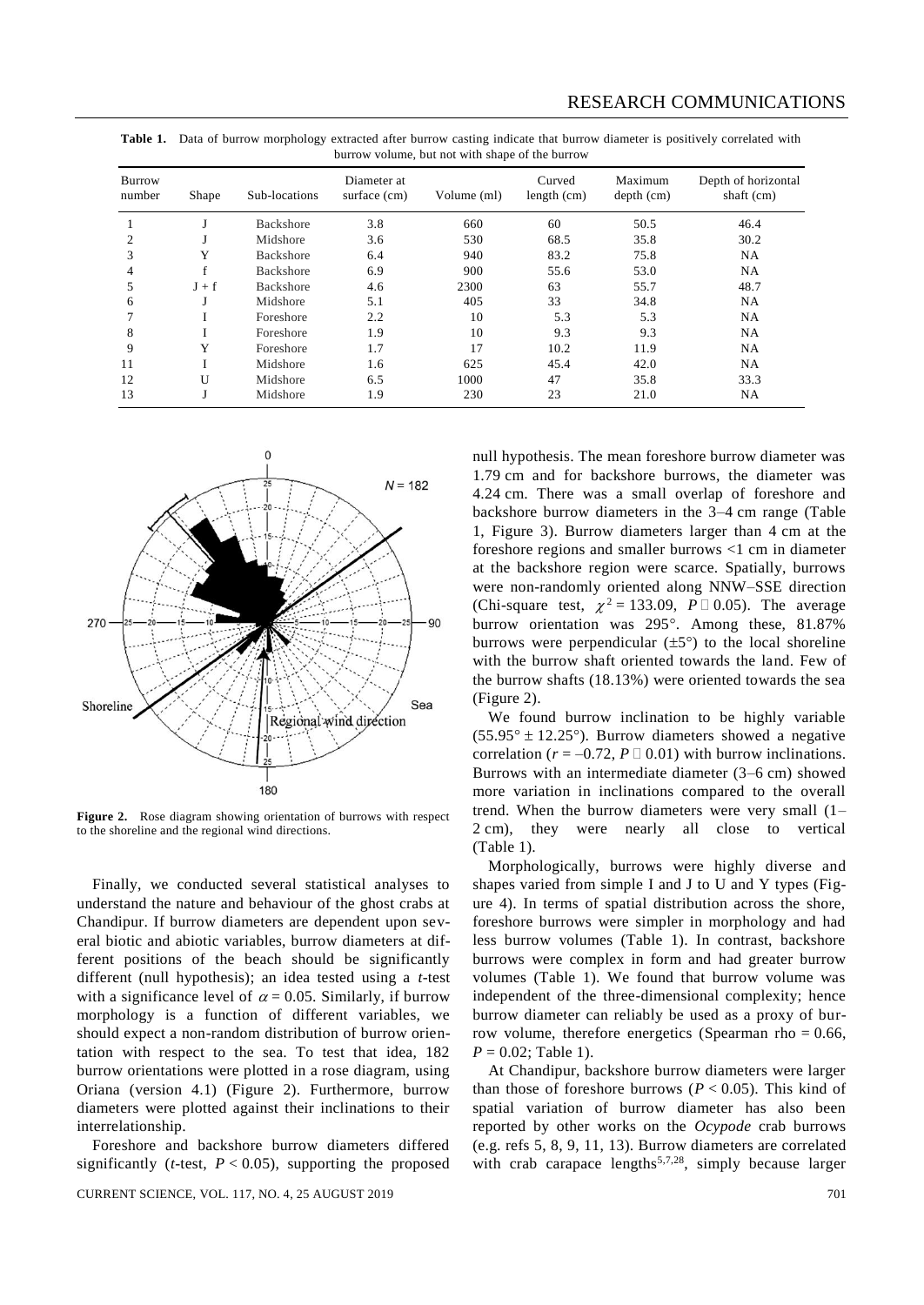crabs reside in larger burrows (but see ref. 32 for another view). Larger, consequently older crabs may also prefer to live in the backshore merely to avoid competition with younger crabs<sup>13</sup>. However, we found a significant number of foreshore *Ocypode* burrows with diameters >3 cm and also some smaller burrows with diameter  $\langle 2 \text{ cm} \rangle$  on the backshore. These may indicate migration of crabs in response to tidal activity. Our study was conducted during a neap tidal time, which could be a potential reason for this observation.

The variation in three-dimensional burrow morphology has been reported for a number of ghost crab spe $cies^{2,8,9,11,13}$ . These studies showed that the burrows made by the juveniles were either I, J or U shaped, whereas those of the adults showed greater variability including Y and spiral configurations<sup>8,9,11,29</sup>. Now, if juveniles reside inside I, J or U burrows, they could simply construct larger burrows of same morphologies when they become



**Figure** 3. Variation in burrow diameter shows that the foreshore burrow is always smaller than the backshore burrow, although there is considerable number of medium-sized burrows both in the backshore and in the foreshore.



**Figure 4.** Variation in depth and morphology of burrows with respect to the coast line and depth are shown. Note, shape of the burrow is random, irrespective of burrow locations as shown in the inset. Numbers in the inset are detailed in Table 1.

adults, instead of making more complex Y burrows in their late ontogeny. There are many biological and environmental explanations of this kind of spatial variation in burrow morphology, although the actual reason still remains controversial<sup>8</sup>.

It has been proposed that crabs construct Y*-*shaped branched burrows where the branch acts as 'back door' in case of burrow collapse during rising tide or to escape from predators<sup>8,10,13</sup>. However, if predation was the only reason, we should have found Y burrows more preferentially at the foreshore region where burrows are shallower and therefore within the reach of predators (e.g. birds). Moreover, backshore burrows should never be Y-shaped, as the predators can never get access to a resident living inside these larger and deeper burrows. In a similar argument, branches are also not meant to escape during burrow collapse, as most branches remain blind and not open to the surface<sup>8</sup>. This does not indicate that escape from burrow collapse has no role to play in burrow branching, but other factors play a greater role behind this. It has been seen in previous studies that, during low tides, crabs initiate burrowing with simpler I forms and gradually modify the shape of the burrow into complex forms  $(J, Y, U)$  while extending them downwards<sup>10,11,29</sup>. Here, we add another plausible explanation in favour of more frequent Y burrows at the backshore region: Y-shaped burrows may form when a newly excavated J or I burrow is connected to an existing I or J burrow simply because burrows at the backshore do not get destroyed as easily as foreshore burrows, under the influence of rising tide. More experimental and observational data are required to testify these hypotheses.

However, one pattern prevailing is that, burrow depth was highest farthest from the sea<sup>5,12,30</sup> (Table 1). As discussed above, these deeper burrows are not excavated simply to avoid predation. Moreover, unless extremely required, there is no point in wasting important metabolic energy to excavate such deeper burrows. It has been proposed that smaller crabs residing at the foreshore have small gills and need to renew water for respiration frequently<sup>12</sup>. For this reason, they make temporary smaller and shallower burrows, so that they can simply abandon them and can return to the sea for recharge of respiratory water $8,13$ . In contrast, larger crabs with bigger gills make more permanent, deeper and larger burrows. However, while the depth is not random, it has been proposed that they excavate larger and deeper burrows to reach the groundwater level in order to minimize the risk of desic $cation<sup>8,13,29,31</sup>$ . It is in fact found that, the surrounding sediment temperature decreases drastically from the surface at the burrow opening to the deeper parts of the burrow that have more moisture suggesting the above mentioned hypothesis.

At Chandipur, burrows showed shoreline perpendicular orientation. Preferred orientation for burrows is explained differently for different organisms (e.g. chemical cues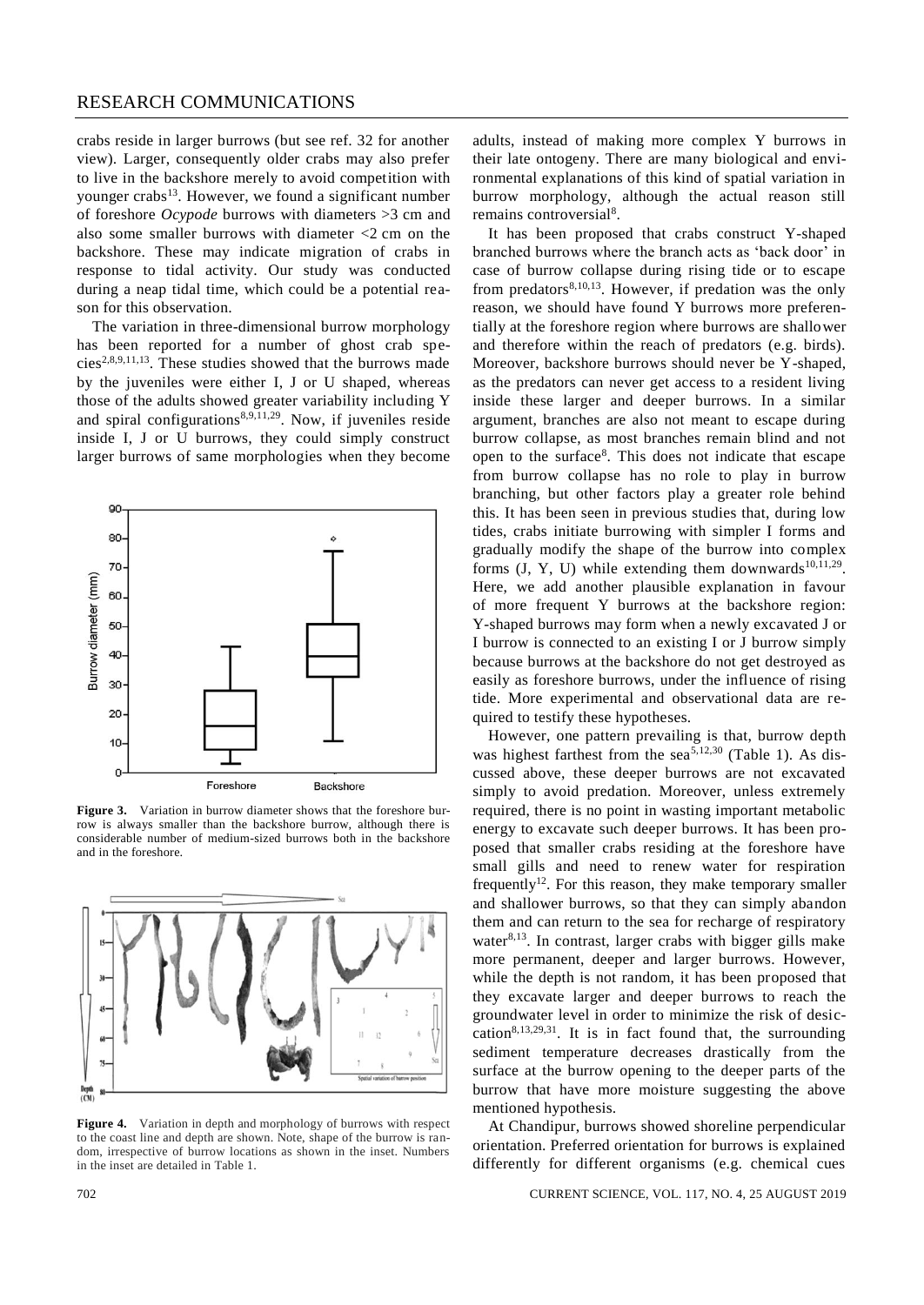and the position of the sun for *Ocypode* crabs<sup>32</sup>; and magnetic sensitivity, for spiny lobsters<sup>33</sup>). Chakrabarti<sup>13</sup>, reported near perpendicular-to-shore burrow orientations of *Ocypode* crabs in two study locations at Gopalpur, but orientation oblique to the shoreline in another location. He suggested that the wind direction influenced the orientation of burrows. However, we found no correlation between the north-south regional wind direction and the burrow orientations (Figure 2), suggesting that burrow orientations are independent of the prevalent wind direction. Instead, we found that the typical orientation may be related to the direction of the approaching sea water. If the burrows are perpendicular to the shoreline and oriented opposite to the sea direction, sea water can have a less destructive effect on the burrows. In such settings, wave speed will be dampened while water glides along the burrow slope. If the burrow orientation would have been in any other direction (i.e. towards the sea), the wave would have directly hit the opposite burrow wall and made it unstable. If the burrows are oriented towards the sea at an angle  $\theta$ , that shortens the effective distance (defined as the distance where sea water first hits the burrow wall) (Figure 5 *a*). Let us say, if the burrow diameter is *d*, and inclination is  $\theta$ , dh height fall of water in the vertical direction will lower the horizontal distance by  $dh \tan \theta$ . Hence the effective distance becomes  $(d - dh \tan \theta)$ , which is less than *d* (as d*h* tan  $\theta > 0$ ). Due to shortening of effective distance, sea water can hit the



**Figure 5.** *a*, Schematic drawing of burrow morphology showing the variation of effective distance (see text) as a function of shaft orientation. It increases when burrows are oriented towards land and decreases when they are in the seaward direction. It also shows how seaward orientation of burrows can be important for their stability. Seaward burrows have to support wet which is not a very viable for burrow stability. *b*, Variation of magnitude of force during excavation of an inclined burrow and a vertical burrow.

CURRENT SCIENCE, VOL. 117, NO. 4, 25 AUGUST 2019 703

burrow wall quickly and an impact of the water body with the burrow wall can cause maximum damage. On the other hand, when burrows are oriented towards the land, the effective distance will be  $(d + dh \tan \theta)$ . Less is the  $\theta$ , more is the effective distance, and the time of impact with the burrow wall is also increased. This dampens the velocity of water, and the impact is not of high magnitude, with the burrows being in a much stable position than the previous case.

Another potential reason behind this preferential orientation involves sloping of the sides of the excavation to the angle of repose. The angle of repose is a good gauge for estimating the angle of shear planes in the sediment profile. Shear planes are the lines through which the unexcavated sediment forming the excavation walls may break. The angle of repose for dry sand is  $34^\circ$  and the same measures  $45^\circ$  in case of sand with a small addition of water in it. When a certain degree of water is present in sand, then it acts like a plastic substance and the degree of plasticity depends upon the relative amount of water and sand<sup>34</sup>. Besides the small addition of water in sand being able to bridge the gaps between grains, the resulting electrostatic attraction of water between grains increases the angle of repose. Since the burrows are devoid of any lining in muddy sediment, compaction of the walls serve a similar action in case of clay-rich sediment in foreshore region. As proposed by a study<sup>35</sup>, crabs cannot maintain larger burrows with greater burrow diameters in soft, fluid-rich sediment, because of the high probability of burrow collapse (also, ref. 36). This view supports the idea of making a small burrow in the foreshore region. As the tide rises, seawater percolates through and wets the highly porous siliciclastic sand. If burrows were oriented seaward side, the weight of wet sand will be on the burrow. On the other hand, orienting opposite to the sea, relatively drier sand can provide better stability because of its lesser weight than that of wet sand (Figure 5 *a*). This type of control of the nature of sediments and associated fluids on burrow stability and therefore the distribution and size, suggests that abiotic factors can significantly influence burrow morphologies<sup>16,17,35-38</sup>.

Finally, along with these abiotic controls, the morphology of burrows can also be controlled by crab energetics: larger crabs need to dig larger burrows; so they have to excavate more volume of sediment. If it was done vertically, to excavate a certain volume of sediment of mass *m* would require *mg* (*g* is the gravitational acceleration) amount of force. Instead of digging it vertically, if the process of excavation is done at an inclined angle, for the same amount of sediment, the force required is  $mg \sin \theta$ ( $\theta$  being the angle of inclination measured in the field), which is energetically more viable for the organism (Figure  $5 b$ ). That is another reason why larger the burrow volume, lower is the inclination value. In comparison, to optimize energy, smaller crabs would have also dug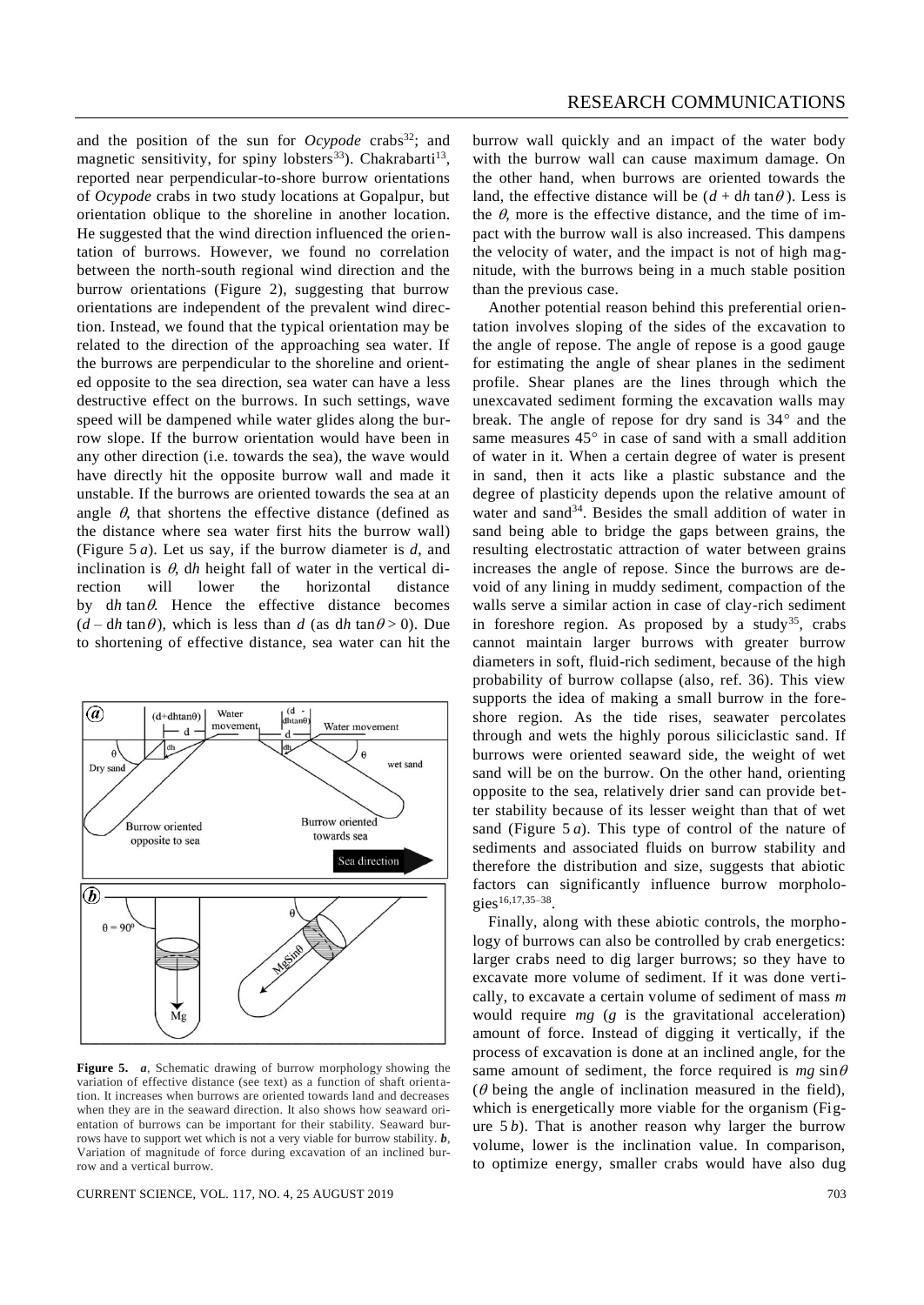## RESEARCH COMMUNICATIONS

inclined burrows. However, smaller burrows are mostly vertical. The reason for such discrepancy is probably the material property of the excavated sand. We have already discussed that smaller burrows are mostly located near the foreshore, where the sediment (a mixture of sand and mud) is watery and heavy. To make a longer burrow in this region, where the sediment is watery and highly cohesive in nature, younger crabs need more energy to excavate a long burrow. Inclined burrow in this heavier sand is more prone to collapse because of its own weight. Moreover, because the foreshore burrows are small in diameter, if they become more inclined, there are chances that they may be exposed to the wave erosion at the foreshore. For all these reasons, both energetic and environmental, foreshore dwellers make vertical burrows. These results indicate that energetics is the primary reason for burrow inclination.

Based on this study, the following conclusions could be made: (1) burrow diameters are negatively correlated to inclination and diameter increased towards the backshore region; (2) backshore large-diameter burrows are deeper so that the groundwater level could be reached to minimize chances of desiccation; (3) burrow morphology is independent of location and burrow diameter; (4) burrow inclination is independent of wind direction but strongly correlated with the direction of the upcoming tide, because inclination and burrow diameter together influence burrow stability; and (5) inclination of the burrow also depends upon crab energetics, i.e. the total amount of energy invested to excavate sediments during burrow construction. All these suggest that different types of abiotic factors like sediment, approaching water level, groundwater and energetics determine the *Ocypode* burrow morphology<sup>13</sup>. However, detailed, species-specific studies, probably laboratory simulations using angle and orientations as a control of burrow morphology, are always required to identify the pattern of variation in burrow morphologies across different species at different biogeographic locations.

Upon identifying the generalized pattern, these details can be used in ecological and palaeontological reconstructions<sup>2,39,40</sup>. For example, one study<sup>9</sup> has given a detailed review of how these biological traces could be used to identify paleoshorelines and shore-facies in the geological record. Moreover, systematic study of the distribution of these burrows could be used as a proxy to global sea level change<sup>9,39,41,42</sup>. More details of the usefulness of this ichnotaxa can be found in ref. 43. However, the study of these coastal ichnotaxa from different parts of the world is essential to identify spatial and species-specific variation in behavioural patterns of these ocypodid crabs so that the result can be used in palaeontological studies.

- 2. Lucrezi, S. and Schlacher, T. A., The ecology of ghost crabs. *Oceanogr. Mar. Biol.: Ann. Rev.*, 2014, **52**, 201–256.
- 3. Weber, F., Nomenclator entomologicus secundum entomologiam systematicam... Fabricii, adjectis speciebus recens detectis et varietatibus. Kiel & Hamburg, C.E. Bohn., 1795, **8**, 172.
- 4. De, C., Biological reworking of sediments by crabs: a use for erosion of the Digha beach, West Bengal. *Curr. Sci.*, 1998, **75**, 617–620.
- 5. Rodrigues, E., Freitas, R., Delgado, N. D. C. and Soares-Gomes, A., Distribution patterns of the ghost crab *Ocypode* cursor on sandy beaches of a tropical island in the Cabo Verde archipelago, Eastern Central Atlantic. *Afr. J. Mar. Sci.*, 2016, **38**, 181–188.
- 6. Genoni, G. P., Increased burrowing by fiddler crabs *Ucarapax* (Smith) (Decapoda: Ocypodidae) in response to low food supply. *J. Exp. Mar. Biol. Ecol.*, 1991, **147**, 267–285.
- 7. Qureshi, N. A. and Saher, N. U., Burrow morphology of three species of fiddler crab (*Uca*) along the coast of Pakistan. Belg. *J. Zool.*, 2012, **142**, 114–126.
- 8. Chan, B. K. K., Chan, K. K. Yu. and Leung, P. C. M., Burrow architecture of the ghost crab *Ocypode ceratophthalma* on a sandy shore in Hong Kong. *Hydrobiologia*, 2006, **560**, 43–49.
- 9. De, C., Neoichnological activities of endobenthic invertebrates in downdrift coastal Ganges delta complex, India: their significance in trace fossil interpretations and paleoshoreline reconstructions. *Ichnos*, 2000, **7**, 89–113.
- 10. De, C., Biophysical model of intertidal beach crab burrowing: application and significance. *Ichnos*, 2005, **12**, 11–29.
- 11. Lim, S. S. L., Yong, A. Y. P. and Tantichodok, P., Comparison of burrow morphology of juvenile and young adult *Ocypode ceratophthalmus* from Sai Kaew, Thailand. *J. Crust. Biol.*, 2011, **31**, 59–65.
- 12. Seike, K. and Nara, M., Burrow morphologies of the ghost crabs *Ocypode ceratophthalma* and *O. sinensis* in foreshore, backshore, and dune subenvironments of a sandy beach in Japan. *J. Geol. Soc. Jpn*, 2008, **114**(11), 591–596.
- 13. Chakrabarti, A., Burrow patterns of *Ocypode ceratophthalma* (Pallas) and their environmental significance. *J. Palaeontol.*, 1981, **55**, 431–441.
- 14. Barrass, R., The burrows of *Ocypode ceratophthalmus* (Pallas) (Crustacea, Ocypodidae) on a tidal wave beach at Inhaca Island, Mocambique. *J. Anim. Ecol.*, 1963, **32**(1), 73–85.
- 15. Jones, D. A., Aspects of the ecology and behaviour of Ocypodeceratophthalmus (Pallas) and *O. kuhlii* de Haan (Crustacea: Ocypodidae). *J. Exp. Mar. Biol. Ecol.*, 1972, **8**, 31–43.
- 16. Ringold, P., Burrowing, root mat density, and the distribution of fiddler crabs in the eastern United States. *J. Exp. Mar. Biol. Ecol.*, 1979, **3**, 11–21.
- 17. Takeda, S. and Kurihara, Y., The distribution and abundance of *Helicetridens* (De Haan) burrows and substratum conditions in a northeastern Japan salt marsh (Crustacea: Brachyura). *J. Exp. Mar. Biol. Ecol.*, 1987, **107**, 9–19.
- 18. Chakrabarti, A., Sedimentary structures of tidal flats: a journey from coast to inner estuarine region of eastern India. *J. Earth Syst. Sci.*, 2005, **114**, 353–368.
- 19. Mukherjee, K. K., Das, S. and Chakrabarti, A., Common physical sedimentary structures in a beach-related open sea siliciclastic tropical tidal flat at Chandipur, Orissa and evaluation of weather conditions through discriminant analysis. *Senckenbergiana Mar.*, 1987, **19**, 261–293.
- 20. Das, A., Mondal, S. and Bardhan, S., A note on exceptionally high confamilial naticid drilling frequency on *Natica gualteriana* from the Indian subcontinent. *Hist. Biol.*, 2014, **26**(6), 758–764.
- 21. Mondal, S., Bardhan, S. and Sarkar, D., Testability of the energy maximization model (Kitchell *et al*., 1986) of naticid predation on two bivalve prey from the eastern coast of India. *Nautilus*, 2010, **124**, 137–150.
- 22. Mondal, S., Bardhan, S., Mallick, S. and Roy, A., Repair scars on *Mactra violacea* from the eastern coast of India: a new classification

<sup>1.</sup> Brown, A. C. and McLachlan, A., *Ecology of Sandy Shores*, Elsevier, Amsterdam, 1990, 2nd edn.